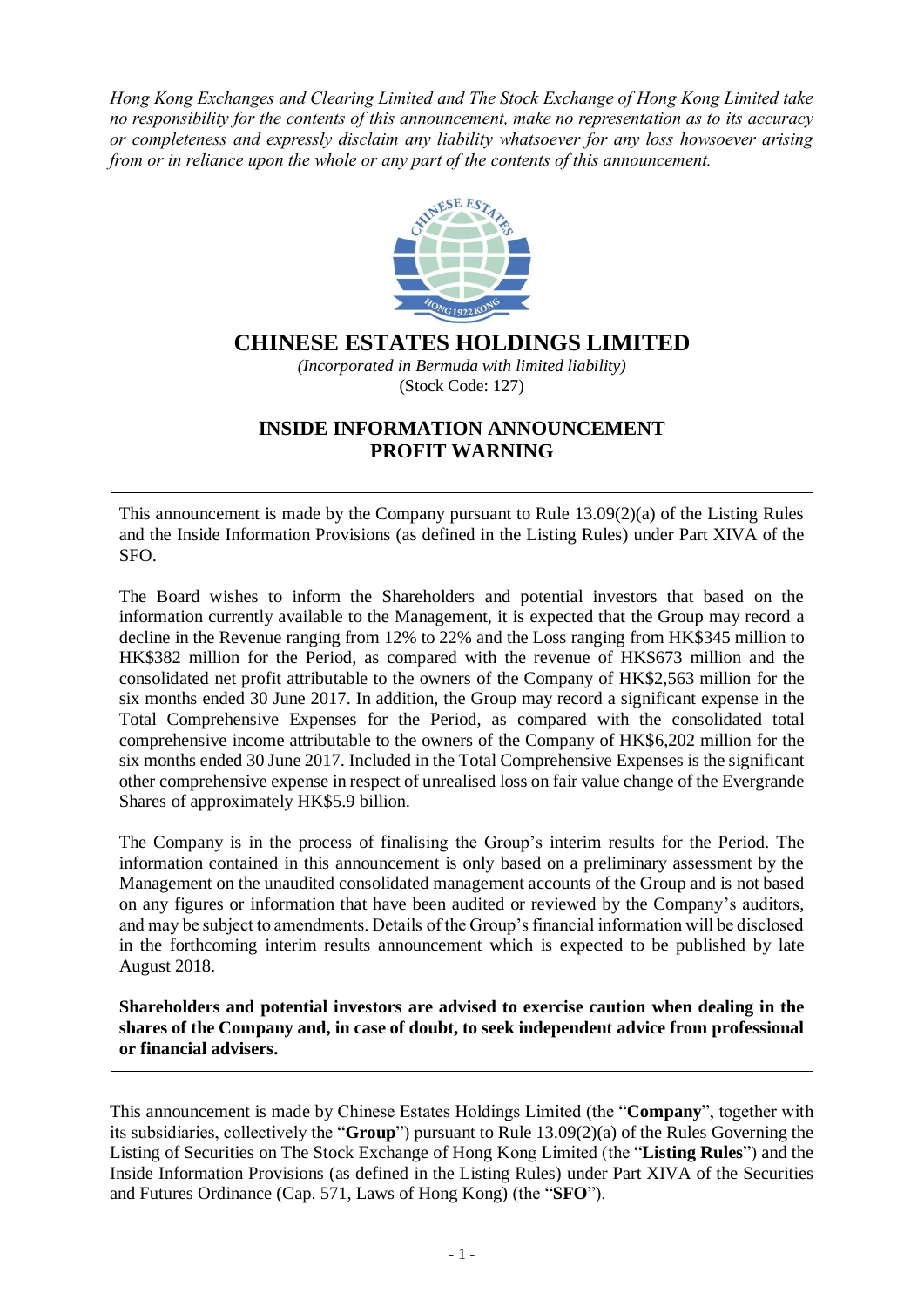The board of directors of the Company (the "**Board**") wishes to inform the shareholders of the Company (the "**Shareholders**") and potential investors that based on the information currently available to the management of the Company (the "**Management**"), it is expected that the Group may record a decline in the revenue (the "**Revenue**") ranging from 12% to 22% and a consolidated net loss attributable to the owners of the Company (the "**Loss**") ranging from HK\$345 million to HK\$382 million for the six months ended 30 June 2018 (the "**Period**"), as compared with the revenue of HK\$673 million and the consolidated net profit attributable to the owners of the Company of HK\$2,563 million for the six months ended 30 June 2017.

Following are a number of reasons which led to a decline in the Revenue and resulted in the Loss:-

- (1) Decrease in sales of trading properties. During the Period, sales of trading properties being comprised of a residential unit and parking spaces at 55 Conduit Road (70% interest) recorded approximately HK\$274 million in the Revenue as compared with HK\$426 million for the first half of 2017; and have contributed attributable profit (including share of results of associates) of approximately HK\$129 million as compared with HK\$159 million for the first half of 2017.
- (2) Increase in rental revenue and net rental income. Following the acquisition of a building located in 11 and 12 St James's Square and 14 to 17 Ormond Yard, London, the United Kingdom in May 2017, it has contributed rental revenue and net rental income to the Group. During the Period, the Group's rental revenue has been increased ranging from 10% to 20% which led to the increase in net rental income for the Period when compared with that for the first half of 2017.
- (3) Net loss from listed investments and treasury products at fair value through profit or loss. The Group has in the ordinary and normal course of business conducted its securities investment activities for years. During the Period, based on the preliminary assessment, it is expected that the Group would record a net loss of approximately HK\$584 million from the segment of listed investments and treasury products at fair value through profit or loss as compared with that of a net profit of HK\$1,083 million for the first half of 2017. Net (loss) profit from the segment of listed investments and treasury products at fair value through profit or loss includes realised gain (loss) on disposals; unrealised gain (loss) on changes in fair values; and net income from interest income, other net investment income and net finance costs. The result of a net loss was mainly attributable to, among others, the realised loss on disposals of bonds of approximately HK\$5 million (2017: realised gain of HK\$208 million) and the unrealised loss on fair value changes of bonds of approximately HK\$868 million (2017: unrealised gain of HK\$453 million) during the Period. The unrealised fair value change is a non-cash item and will not affect the cash flow of the Group.
- (4) No dividend income from listed equity investments at fair value through other comprehensive income was recorded during the Period. In the first half of 2017, a net dividend income of HK\$147 million (after withholding tax and transaction costs) from 577,180,500 H shares of Shengjing Bank Co., Ltd. (Stock Code: 2066) (the "**SJB Shares**") was recognised in profit/loss within the consolidated statement of comprehensive income. The segment of listed equity investments at fair value through other comprehensive income recorded a net loss of approximately HK\$52 million (2017: net profit of HK\$127 million) for the Period.
- (5) No imputed interest income from deferred consideration receivables was recognised during the Period as compared with HK\$762 million recorded in the first half of 2017.
- (6) No gain on disposal of subsidiary during the Period. During the first half of 2017, the Group disposed of subsidiaries holding certain shops of Lowu Commercial Plaza located in Shenzhen, the People's Republic of China and subsidiaries holding a property development situated at No. 12 Shiu Fai Terrace, Mid-Levels East, Hong Kong (both were completed in February 2017) and recognised gain on disposals of subsidiaries in aggregate of HK\$143 million.